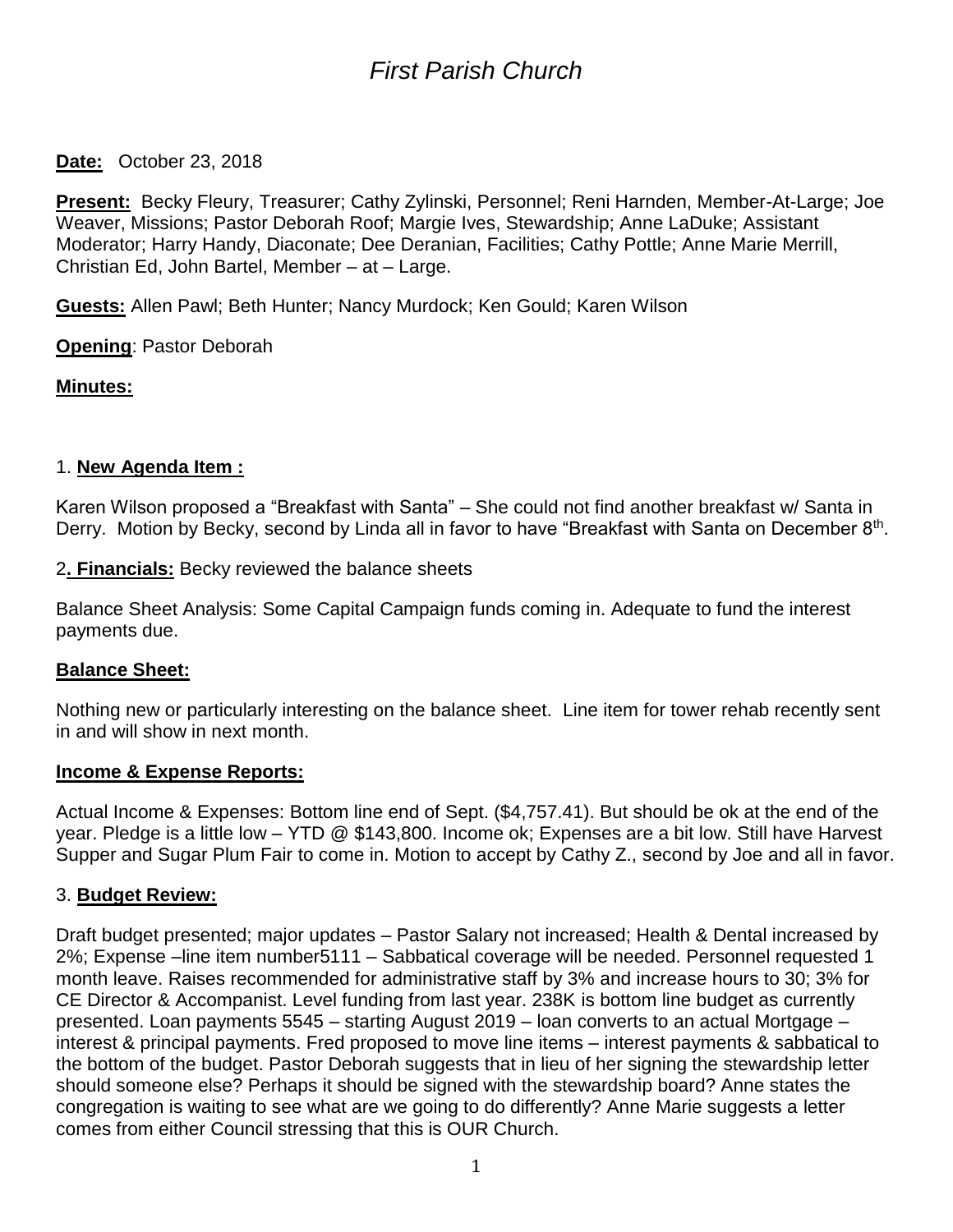4. **Budget Meeting** Planning: Sunday after Church Becky will be there and Fred would like to see Council members present.

## 5**. Recall Meeting Results:**

John feels the result of the vote indicates this congregation feels the church is going in the right direction. We want Pastor Deborah to stay and we like what she is doing. We need to change the Bylaws to be very specific to what constitutes firing/recall.

Linda saw a lot of hurt and anger. We need to reach out to many who are hurting. Linda agrees we need to review the by-laws.

Becky – not an easy meeting to manage – Fred did a great job. Becky doesn't feel it was a vote of confidence. But we need to change but she doesn't know where to start. Doesn't feel the by-laws need to change. It provides the Congregation with some power but should only be used when all other methods fail. Fred adds the Reverend Rankin offered his assistance.

Cathy – Grateful other pastors were there in support of Pastor Deborah. Sad that the people new to the Church didn't realize what was going on. At the same time happy there were so many new members present.

Anne Marie – Spent time processing the meeting. Surprised that a lot of the people involved in the issues 2 years ago did not get up and speak. Believe the by-laws need revision. Also notice many members who were not active in the church community who voted. Spoke w/ associate conference minister. Anne Marie suggests Rev Slater come to discuss. We can't just say goodbye to those who voted negatively.

Reni Harnden – Agrees w/ John to change the by-laws. Two opposite ends of the spectrum of truth.

Joe Weaver – kudos to Fred. Some people talked about both good and bad – split. He's known so many of those who voted against keeping Deborah. We need to bring them back. What are we doing going forward? We do need to look at the by-laws.

Margie Ives: Need something in the bylaws more definitive. Margie has already reached out to some who voted to recall. There are some who are definitely leaving. Choir members feel the hurt losing Sue. Never heard Julie Turner be so passionate. We have work to do. We need the UCC minister come and can't wait for him. Margie has confidence this church will continue to grow. Has feedback for Pastor Deborah and will discuss with her and Cathy Z.

Anne – Definitely need to look at the bylaws. The handbook was brought up regarding a process for writing people up. The Simpsons were deactivated – how did that happen? What is the process? They were very upset. The communication was dropped - did we totally reach out? We need to reach out to the 52 people who signed the petition indicating we heard them and their voices are important. A UCC minister has offered to come and help guide us and he/she should come ASAP.

Harry – got a little out of hand at times. Bylaws need to be clarified. There needs to be communication. Would like to see the newsletter in print.

Dee – Fred did a good job keeping order. Mediator something we should pursue. Bylaws need to be looked at. Should there be a different procedure to recall a Pastor. Need to review the membership and how someone gets removed.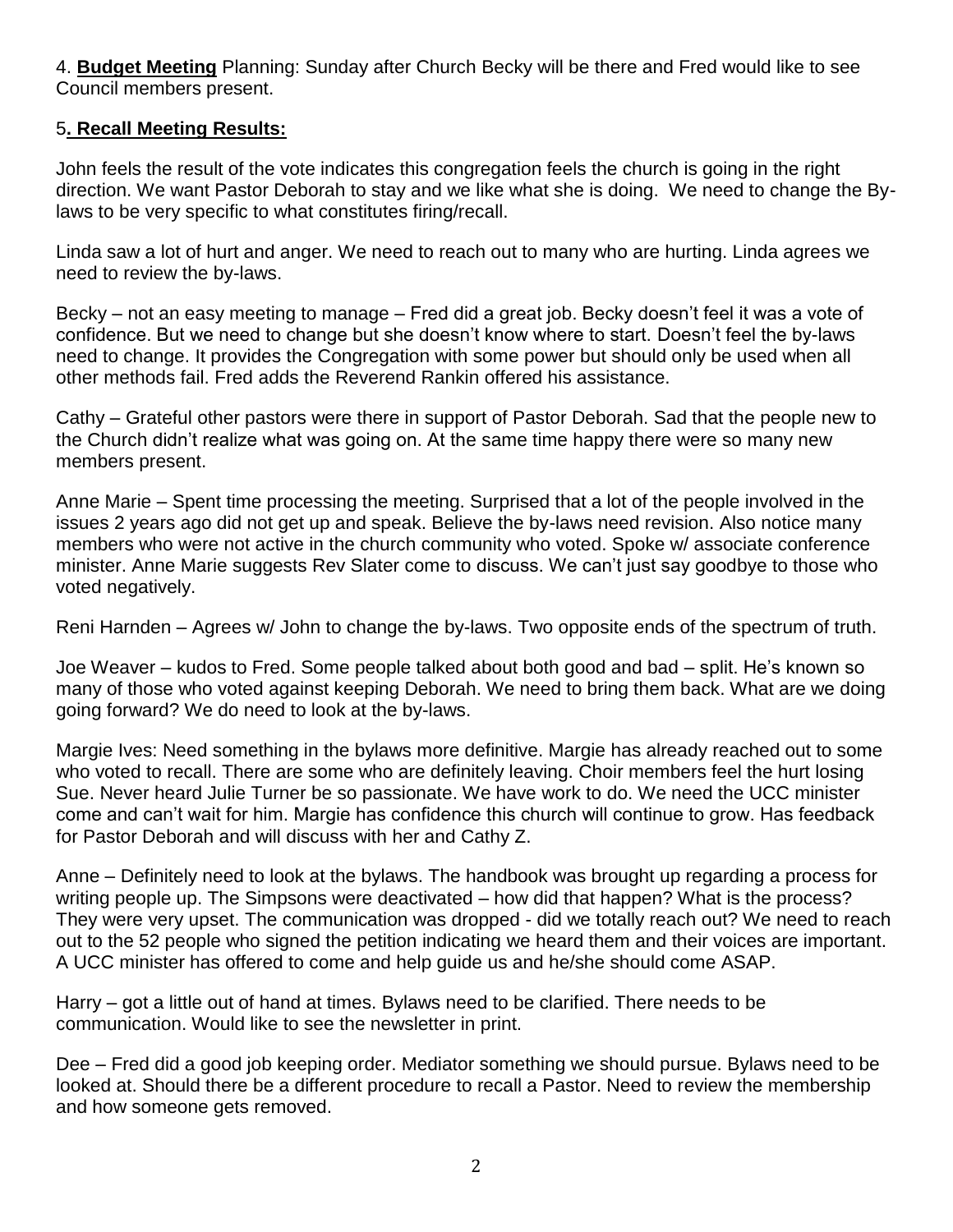Cathy Pottle: Agrees with everyone except disagrees we should go to people who voted to recall the pastor with open arms. It was their choice to walk away. Bylaws do need to be looked at again. Hope to never sit at another meeting ever again. Simpsons painful.

Anne Marie – clarified issue with the Simpsons – They were approached by "the group" to sign the petition. CE also approached them to have kids come to confirmation – withdrew due to conflict in the Church. Came to meeting to hear what was happening and found they were no longer considered members.

Ken Gould: Served on Diaconate, felt Simpsons said yes to be inactive. Stewardship also contacted them and they indicated they were not members and were going to another church.

Karen Wilson – Meeting was uncomfortable.

Nancy Murdock – wasn't there but she saw Rev. Slater long before meeting. As far as he knew this is the only church with such a recall process in the bylaws. Agree we need a process in the bylaws about a meeting. Perhaps the recall should be in the contract. Nancy has been here 3 times when the Pastor was going to be removed. With Deborah it has been much more painful and divided. She finds people avoid conflict. It is becoming an uncomfortable place to be.

Beth Hunter – Need to start this process now. Need to in some way to reach out to those on the recall list to move forward. The divisiveness has happened too many times. This is a wake up call. If we don't work this out, it will happen again.

Becky – okay welcoming folks back but not okay saying we're not going to do what we've done in the past. She does not feel the by-laws need changing.

John added that what's in the bylaws does allow a congregational meeting to recall the vote. We are UCC. He feels there are many who don't want to be part of UCC and don't want to be open and affirming.

Karen Wilson – we can't worship as there are so many who are grumbling during this time. Deborah needs to be able to preach.

Cathy states prayers with children "pray for the good people and the bad people here".

Karen states she has heard people mock those offering up their joys and concerns.

We will have a meeting with Reverend Rankin on Thursday, November 1<sup>st</sup> @ 7:30

6. Rehabilitation Update – moving forward; 300<sup>th</sup> moving slow but still moving. Bricks are going to be installed on veteran's day weekend. Nancy will shore up the process. Plan to do the whole thing, but doing 10x10 area around the flagpole. Will enhance with flowers and benches, then will do in phases; planting boxwoods. Goal to order bricks by Friday – could do an expedited delivery. Fund for flowers would like some to purchase sand. Vote made by 8:5 to allow funds for sand be taken from the Garden Fund.

# 7. **Pastor's Report**: Reviewed report

"We cannot solve our problems with the same thinking we used when we created them." Albert Einstein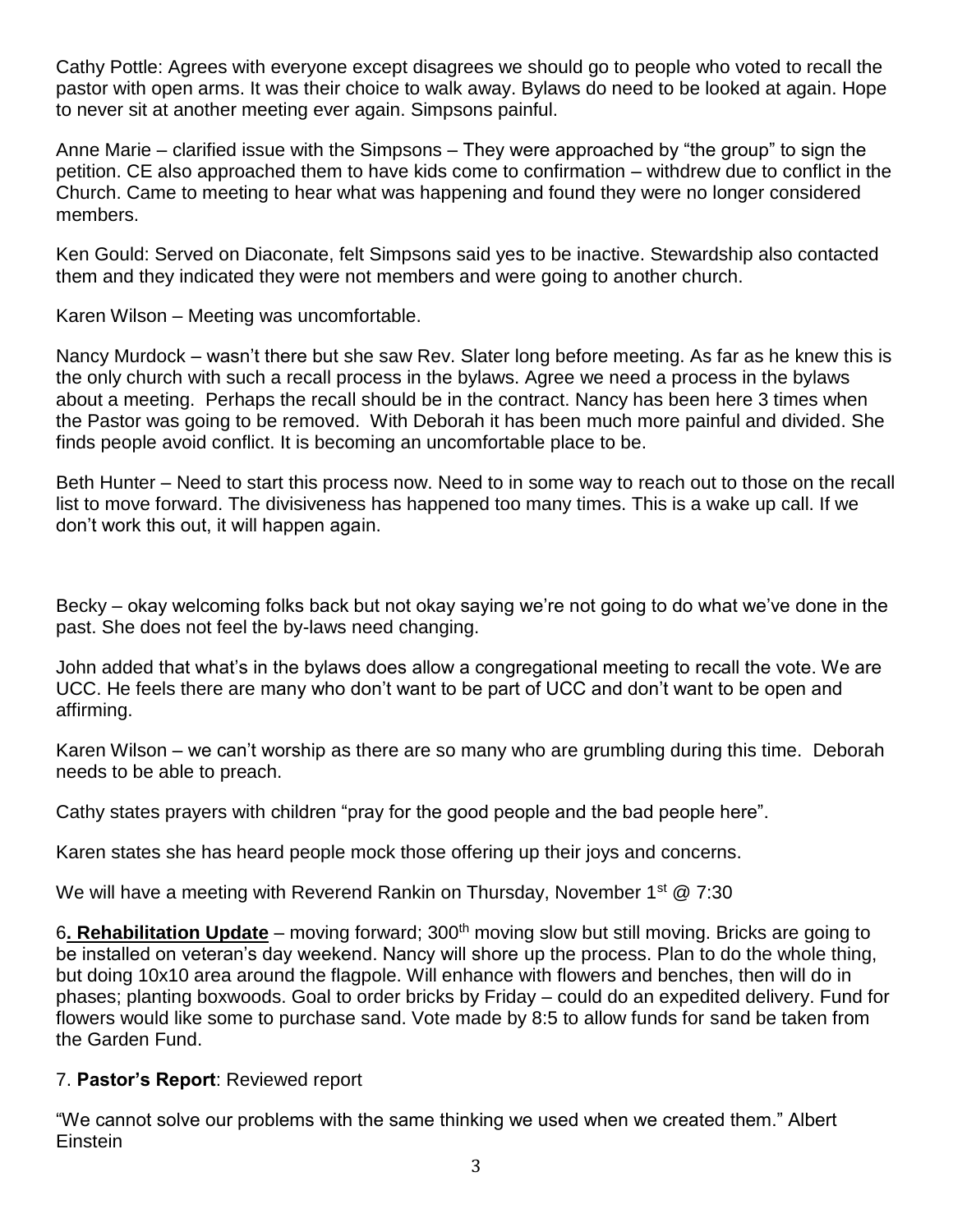"Doing the same thing over and over and expecting different results is the definition of insanity." Author unknown

Lee DeBell contacted me a couple of weeks ago to share his sadness and concern for what I, Liz, and First Parish Church are going through at this time. The current situation hit him hard. I was not surprised by that, because he had been through this before as a member of our church. What struck me was when he shared the following perspective about First Parish Church, which I share with his permission:

"I've thought about the negativity issue at FPC a number of times over the years. I've come to the conclusion that it is a hard cycle to break. I think it started at least back when (someone) made FPC the centerpiece of his fight against the UCC in NH. It split the church. For most of my adult life, FPC was the only church I really knew. It took until I became active in the Hopkinton church to realize that all churches don't behave in the same way. I hate to say it, but it was a good thing for Charlotte and I to have had the opportunity to learn that." Lee DeBell

At the congregational meeting on Sunday (October 21) I left out the following part of my statement. My fear overcame me as I looked out at the sea of faces – many of whom do not attend our worship services on Sunday and many of whom looked at me with such hate. I lost my place and I just went to the end of my statement. The truth is that what I wrote was important. It is important if we are to heal and grow from our mistakes. I commend it to you now:

"The church hired a mediator when Council meetings were so out of control and disrespectful that people were yelling at each other. The mediator taught us that conflict was normal, and that in response to conflict, one could react with healthy or unhealthy behavior. Healthy behavior is talking directly to the person not about the person (Dr. Reynolds called this "straight line" communication). **Healthy behavior** demands that the parties stay in relationship, listening to one another and being open to forgive mistakes. **Unhealthy behavior** is talking about the person rather than to the person (Dr. Reynolds called these "triangles" or "parking lot conversations"). **Unhealthy behavior** consists of leaving the relationship (called 'cut off'), holding on to being 'right' rather than listening and forgiving, blaming and scapegoating rather than taking responsibility. The petition calling to fire me proposes that the mediation didn't work. What did not happen at the end of the mediation was that I was not fired, which was the only result that some of you wanted – and still want. Mediation is a path to reconciliation, but for some of you, reconciliation was never something you wanted. The "problem" that we have is not about whether I am a 'good' pastor or a 'bad' pastor. There are many people who think that I am a good pastor and there are those who think that I'm not. That is subjective opinion based on personal experience. The real problem, however, is that we still do not communicate in honest, kind, and direct ways. I have been made aware of many of the complaints that have been collected against me. I am not perfect. I have made mistakes. When these mistakes were brought to my attention I have apologized and tried to make amends.

There were steps that could have been taken to address concerns with my performance. Working within the congregational process that we have, while maintaining covenant with me, people could have gone to Personnel to request a performance improvement plan. Each year I undergo a performance appraisal. This year I opened it up to anyone who was interested in giving me feedback. The majority of the feedback was good and there were a few areas for me to work on. I set up specific goals with the Personnel Board that I will be working on. One goal that the church needs to work on is direct communication. We need to talk to each other more often and more honestly. We need to share our feelings directly and openly when we are hurt by another member of the church community. The system will never change if we do not change our behavior. The problems will never get better if we do not change our behavior."